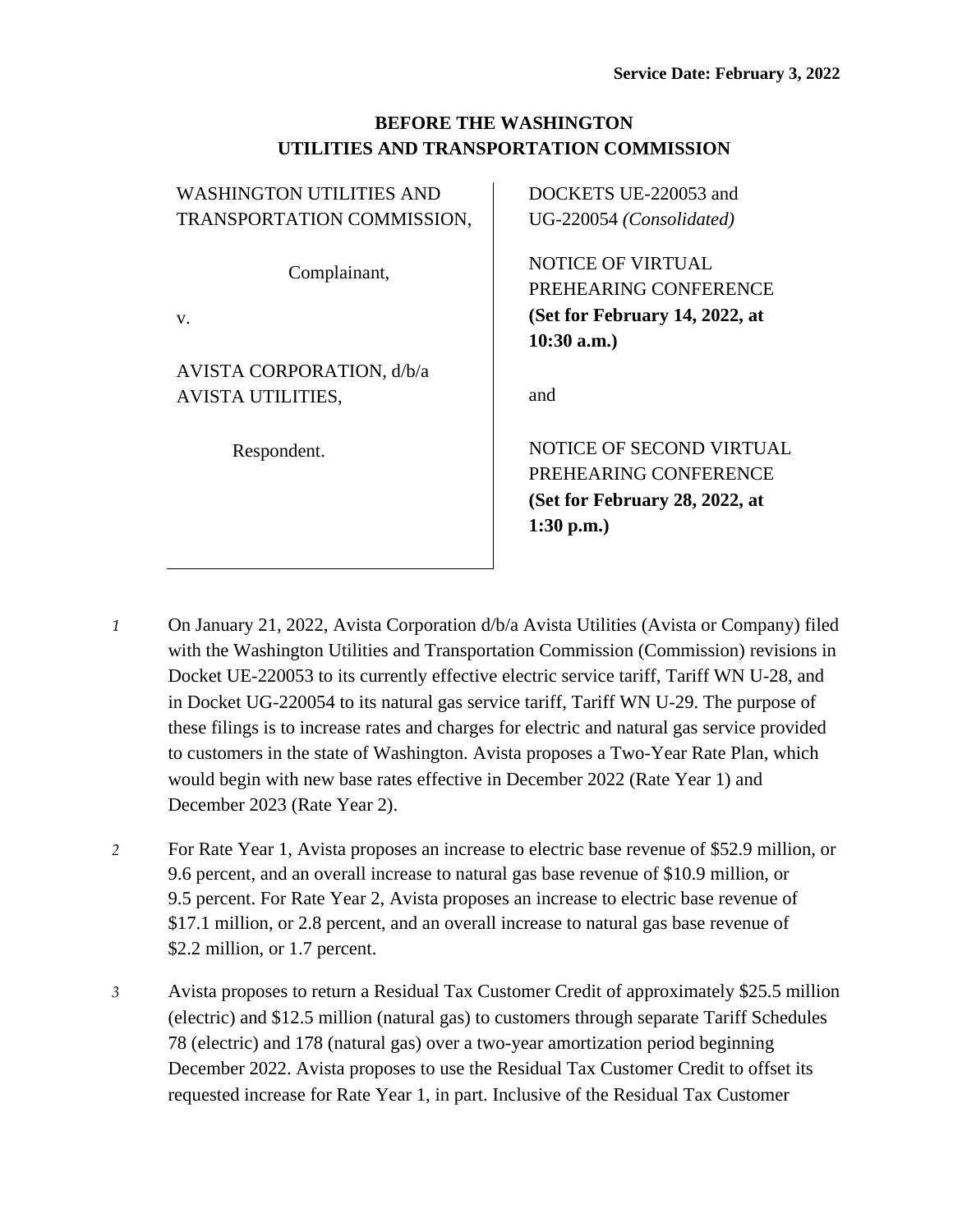Credit and all other rate adjustments, the Company's requested total increase in Rate Year 1 to *billed* rates is 7.4 percent for electric operations and 2.5 percent for natural gas operations.

- *4* On January 27, 2022, the Commission entered Order 01, Complaint and Order Suspending Tariff Revisions; Order of Consolidation (Order 01). Order 01 consolidated dockets UE-220053 and UG-220054 and suspended operation of the revised tariffs.
- *5* **STATUTORY AUTHORITY:** The Commission has jurisdiction over these matters under Title 80 RCW, and has legal authority to regulate the rates, services, and practices of electric and gas utilities. The statutes that apply to these matters include Chapters 80.01 RCW, 80.04 RCW, and 80.28 RCW relating to rates, including but not limited to RCW 80.01.040, RCW 80.04.020, RCW 80.28.020, RCW 80.28.030, RCW 80.28.070, RCW 80.28.090, and RCW 80.28.100. The rules that apply to these matters include those within Chapters 480-80 WAC, 480-90 WAC, and 480-100 WAC.
- *6* The Commission will hear these matters under the Administrative Procedure Act (APA), particularly Part IV of Chapter 34.05 RCW relating to adjudications. The provisions of the APA that relate to these proceedings include, but are not limited to RCW 34.05.413, RCW 34.05.422, RCW 34.05.431, RCW 34.05.440, RCW 34.05.449, and RCW 34.05.452. The Commission will also follow its procedural rules in Chapter 480-07 WAC in these proceedings.
- *7* **INTERVENTION.** Persons who wish to intervene should file a petition to intervene in writing at least three business days before the date of the first prehearing conference. *See*  WAC 480-07-355(a). The Commission will consider oral petitions to intervene during the conference, but strongly prefers written petitions to intervene. Party representatives must file a notice of appearance with the Commission no later than the business day before the conference. *See* WAC 480-07-345(2). Any party or witness in need of an interpreter or other assistance should fill out the form attached to this notice and return it to the Commission. The Commission will set the time and place for any evidentiary hearings at the prehearing conference, on the record of a later conference or hearing session, or by later written notice.
- *8* **PREHEARING CONFERENCES.** The purpose of prehearing conferences is to consider requests for intervention, resolve scheduling matters including establishing dates for distributing evidence, identify the issues in the proceedings, and determine other matters to assist the Commission in resolving the matters, as listed in WAC 480-07-430. **Parties are encouraged to consult informally prior to the prehearing conference to**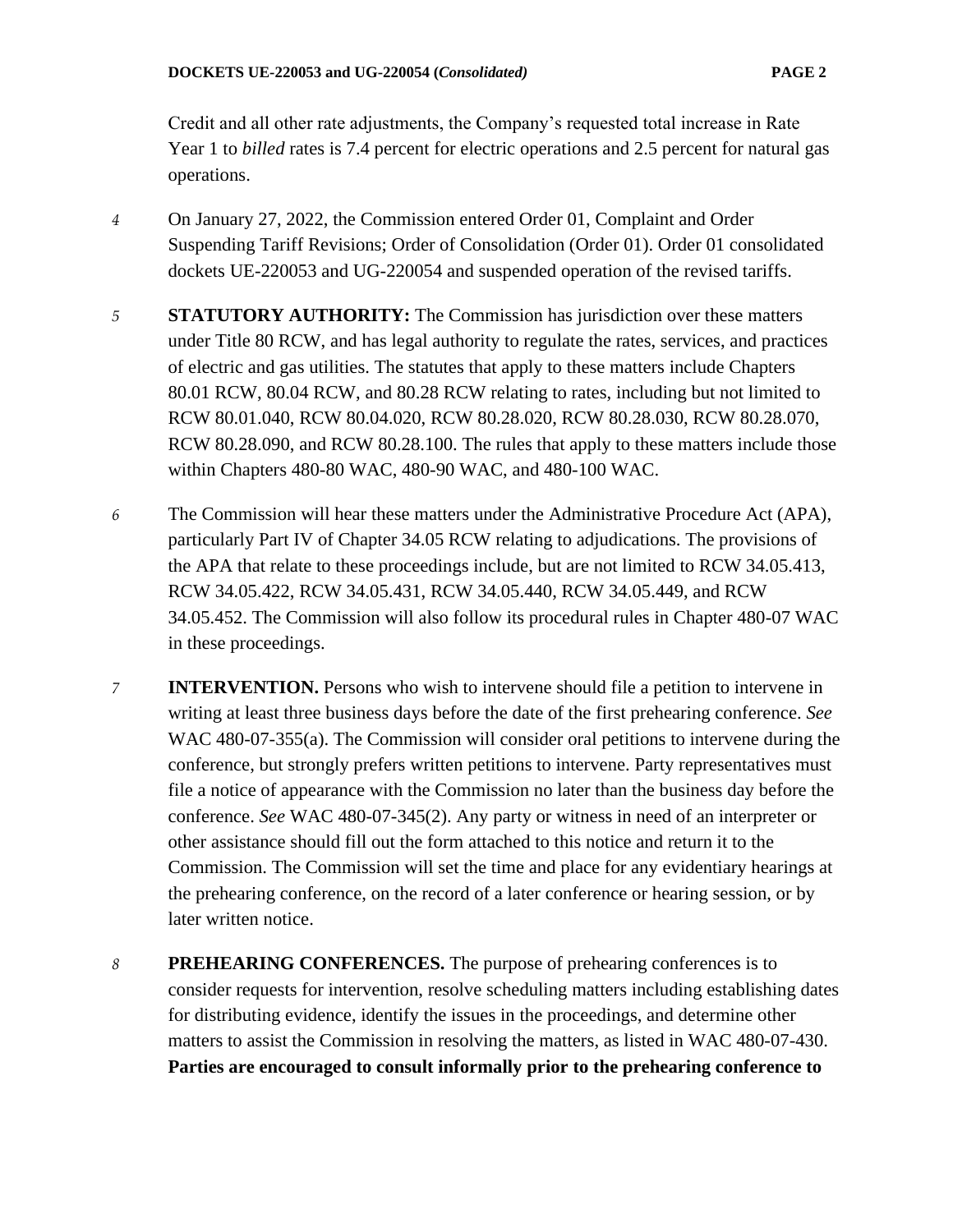## **develop a proposed schedule for the Commission's consideration, including the filing of an issues matrix.**

- *9* The Commission finds there is good cause to hear these matters on shortened notice. *See*  WAC 480-07-440(1)(a) and RCW 34.05.434.
- *10* **THE COMMISSION GIVES NOTICE That it will hold a virtual prehearing conference in these matters at 10:30 a.m., on February 14, 2022. To participate by phone, call (253) 215-8782 and enter the Conference ID: 922 1996 7288# and use the Passcode: 577489#. To attend via Zoom, use the following link: [Click here to join the](https://utc-wa-gov.zoom.us/j/92219967288?pwd=RjQwb0w1TjVVLy9OTzc4Ym1IWDZKZz09)  [meeting.](https://utc-wa-gov.zoom.us/j/92219967288?pwd=RjQwb0w1TjVVLy9OTzc4Ym1IWDZKZz09)**
- *11* In addition, recent legislation passed in Washington, RCW 80.28.430, allows the Commission to authorize funding for organizations that represent broad customer interests in regulatory proceedings related to electric and gas utilities. Processes and procedures that may be applicable to funding for intervenors in these consolidated proceedings, pursuant to RCW 80.28.430 and the Commission's recently issued policy statement in Docket U-210595, will be discussed at a second virtual prehearing conference. The Commission will receive and consider applications for such funding at that second prehearing conference, at outset of these proceedings.
- *12* **THE COMMISSION GIVES FURTHER NOTICE That it will hold a second virtual prehearing conference in these matters at 1:30 p.m., on February 28, 2022. To participate by phone, call (253) 215-8782 and enter the Conference ID: 994 2627 6296# and use the Passcode: 046282#. To attend via Zoom, use the following link: [Click here to join the meeting.](https://utc-wa-gov.zoom.us/j/99426276296?pwd=bjYzV2U2WnpaQytFeUdkazl5RVI4UT09)**
- *13* **THE COMMISSION GIVES NOTICE that any party who fails to attend or participate in the prehearing conferences set by this Notice, or any other stage of these proceedings, may be held in default under RCW 34.05.440 and WAC 480-07-450.**
- *14* The names and mailing addresses of all known parties and their known representatives are as follows:

Complainant: Washington Utilities and Transportation Commission P.O. Box 47250 Olympia, WA 98504-7250 (360) 664-1160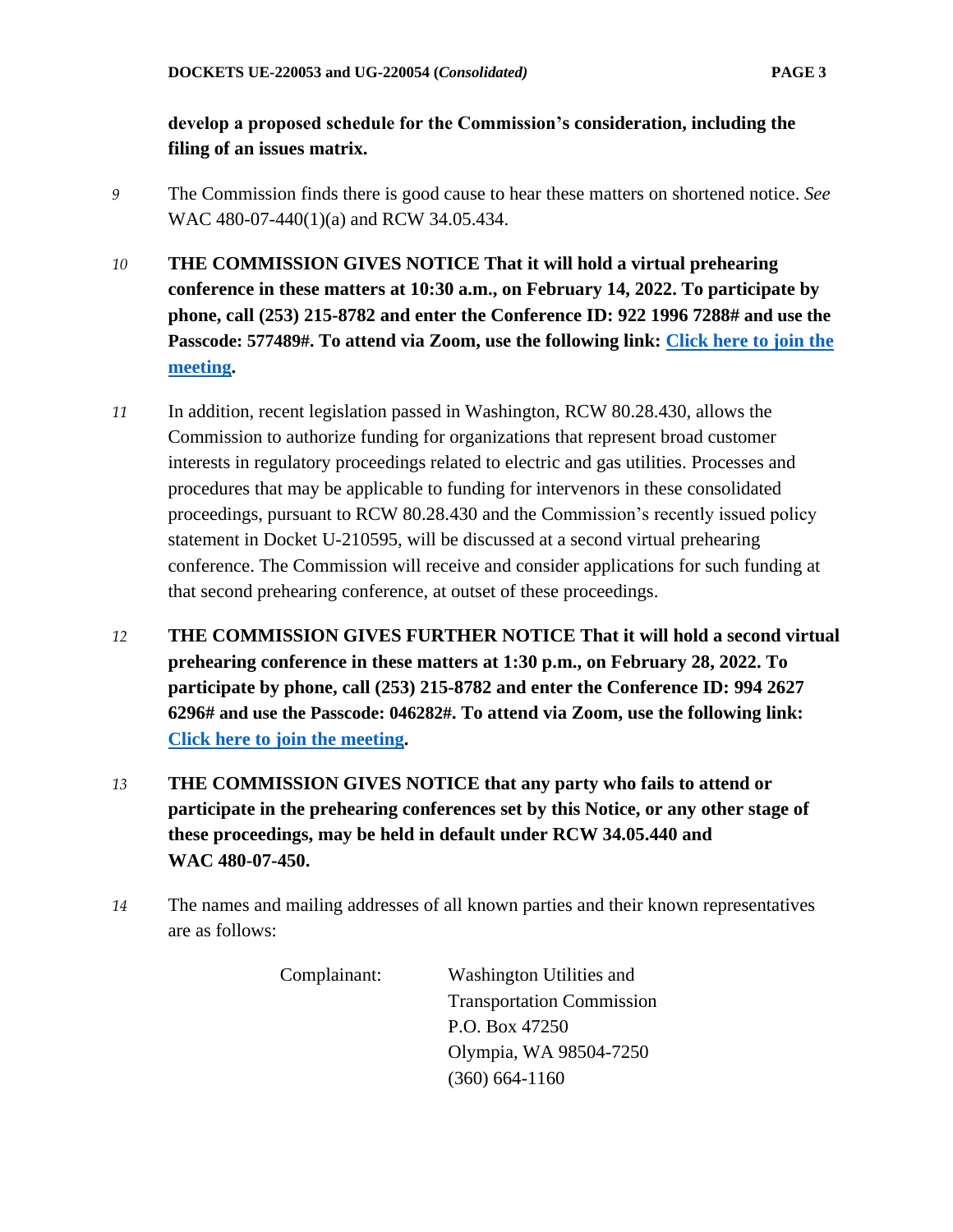| Representative: | Jennifer Cameron-Rulkowski                 |
|-----------------|--------------------------------------------|
|                 | <b>Jeff Roberson</b>                       |
|                 | Nash I. Callaghan                          |
|                 | Harry Fukano                               |
|                 | Joe M. Dallas                              |
|                 | Daniel J. Teimouri                         |
|                 | <b>Assistant Attorneys General</b>         |
|                 | Office of the Attorney General             |
|                 | P.O. Box 40128                             |
|                 | Olympia, WA 98504-0128                     |
|                 | $(360)$ 664-1186                           |
|                 | jennifer.cameron-rulkowski@utc.wa.gov      |
|                 | jeff.roberson@utc.wa.gov                   |
|                 | nash.callaghan@utc.wa.gov                  |
|                 | harry.fukano@utc.wa.gov                    |
|                 | joe.dallas@utc.wa.gov                      |
|                 | dan.teimouri@utc.wa.gov                    |
| Respondent:     | <b>Avista Corporation</b>                  |
|                 | <b>Patrick Ehrbar</b>                      |
|                 | VP, State & Federal Regulation             |
|                 | P.O. Box 3727                              |
|                 | 1411 E. Mission Ave, MSC-27                |
|                 | Spokane, WA 99220-3727                     |
|                 | $(509)$ 495-8620                           |
|                 | pat.ehrbar@avistacorp.com                  |
|                 | <u>avistadockets@avistacorp.com</u>        |
| Representative: | David J. Meyer, Esq.                       |
|                 | VP and Chief Counsel for                   |
|                 | <b>Regulatory and Governmental Affairs</b> |
|                 | <b>Avista Corporation</b>                  |
|                 | P.O. Box 3727                              |
|                 | 1411 E. Mission Ave, MSC-27                |
|                 | Spokane, WA 99220-3727                     |
|                 | $(509)$ 495-4316                           |
|                 | david.meyer@avistacorp.com                 |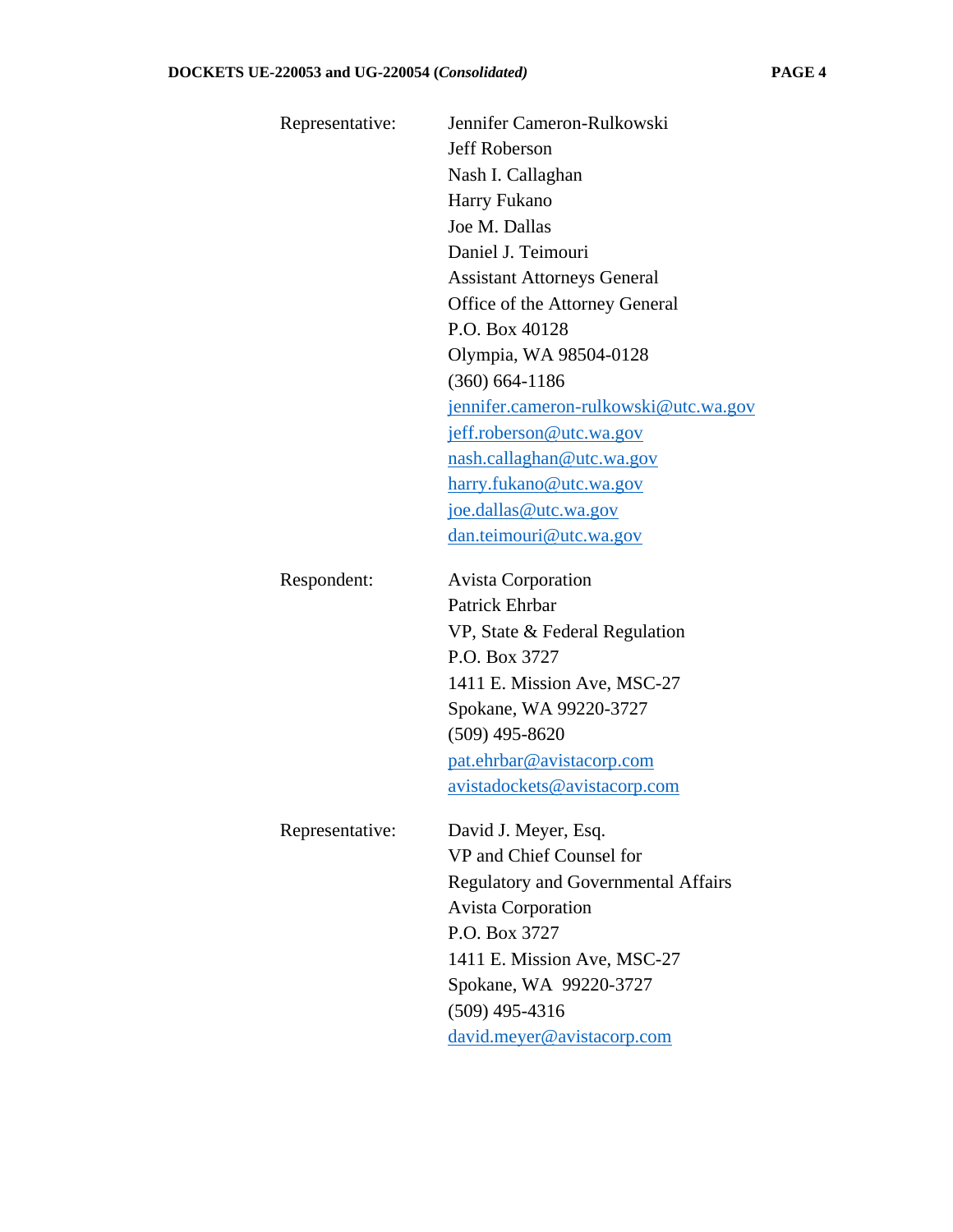Public Counsel: Lisa W. Gafken Nina M. Suetake Ann Paisner Assistant Attorneys General Washington Attorney General's Office Public Counsel Unit 800 Fifth Ave., Suite 2000 Seattle, WA 98104-3188 (206) 464-6595 [lisa.gafken@atg.wa.gov](mailto:lisa.gafken@atg.wa.gov) [nina.suetake@atg.wa.gov](mailto:nina.suetake@atg.wa.gov) [ann.paisner@atg.wa.gov](mailto:ann.paisner@atg.wa.gov) [pccseaef@atg.wa.gov](mailto:pccseaef@atg.wa.gov)

- *15* The Attorney General has designated Lisa W. Gafken, Nina M. Suetake, and Ann Paisner from the Public Counsel Unit of the Washington Attorney General's Office (Public Counsel) to represent the public. You may use the Commission's address, shown below, for contacting Public Counsel, or you may contact Public Counsel directly by writing or calling the address or telephone number listed below.
- *16* The Commissioners of the Washington Utilities and Transportation Commission and Administrative Law Judge Andrew J. O'Connell, from the Commission's Administrative Law Division, will preside during these consolidated proceedings.<sup>1</sup>
- *17* The Commission will give parties notice of any other procedural phase of the proceedings in writing or on the record, as appropriate during these proceedings.

DATED at Olympia, Washington, and effective February 3, 2022.

WASHINGTON UTILITIES AND TRANSPORTATION COMMISSION

AMANDA MAXWELL Executive Director and Secretary

<sup>&</sup>lt;sup>1</sup> Judge O'Connell can be reached at (360) 664-1285 or [andrew.j.oconnell@utc.wa.gov.](mailto:andrew.j.oconnell@utc.wa.gov)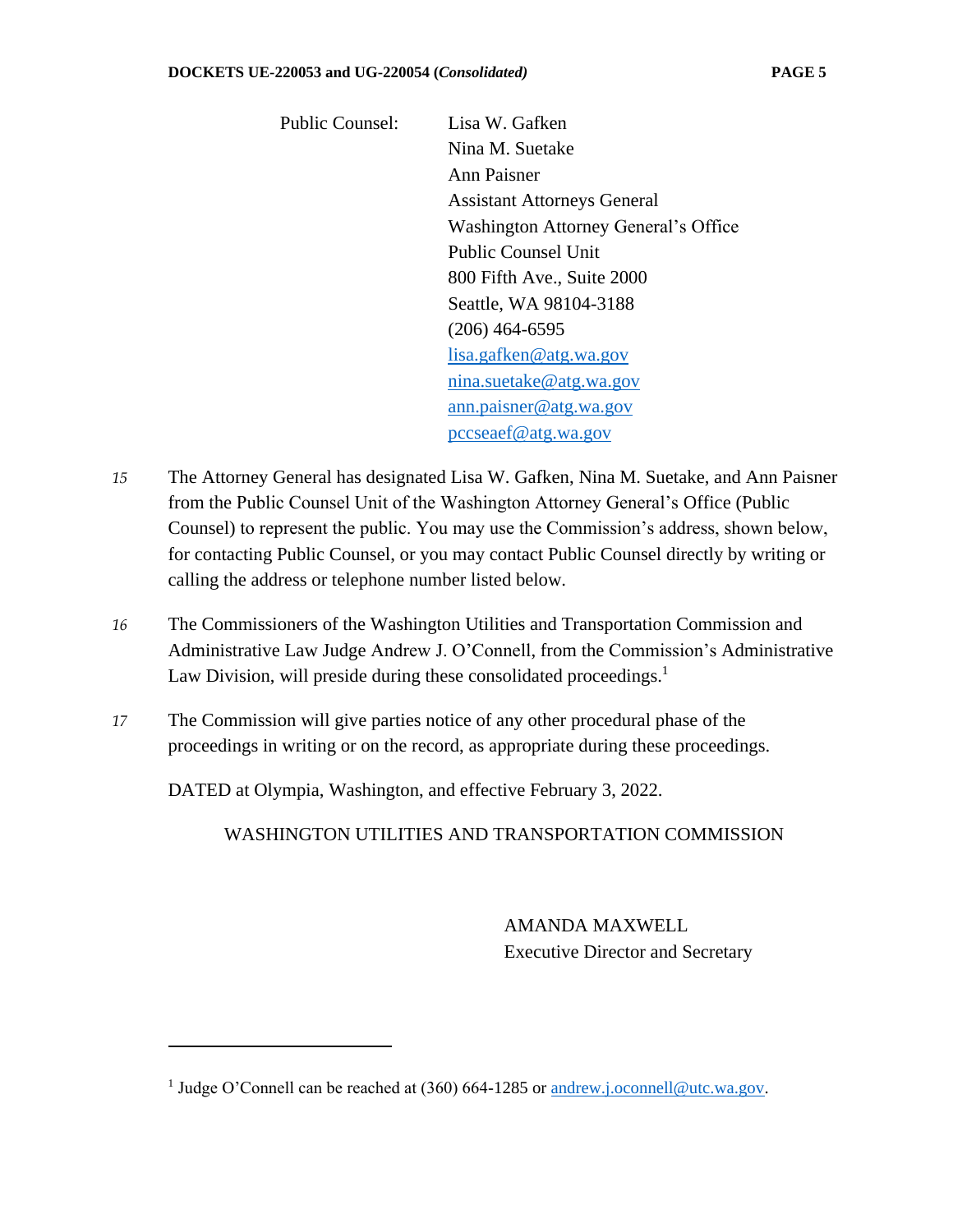Inquiries may be addressed to:

Executive Director and Secretary Washington State Utilities and Transportation Commission P.O. Box 47250 Olympia, WA 98504-7250 (360) 664-1160

- or - Public Counsel Unit Office of the Attorney General 800 Fifth Ave., Suite 2000 Seattle, WA 98104-3188 (206) 464-7744